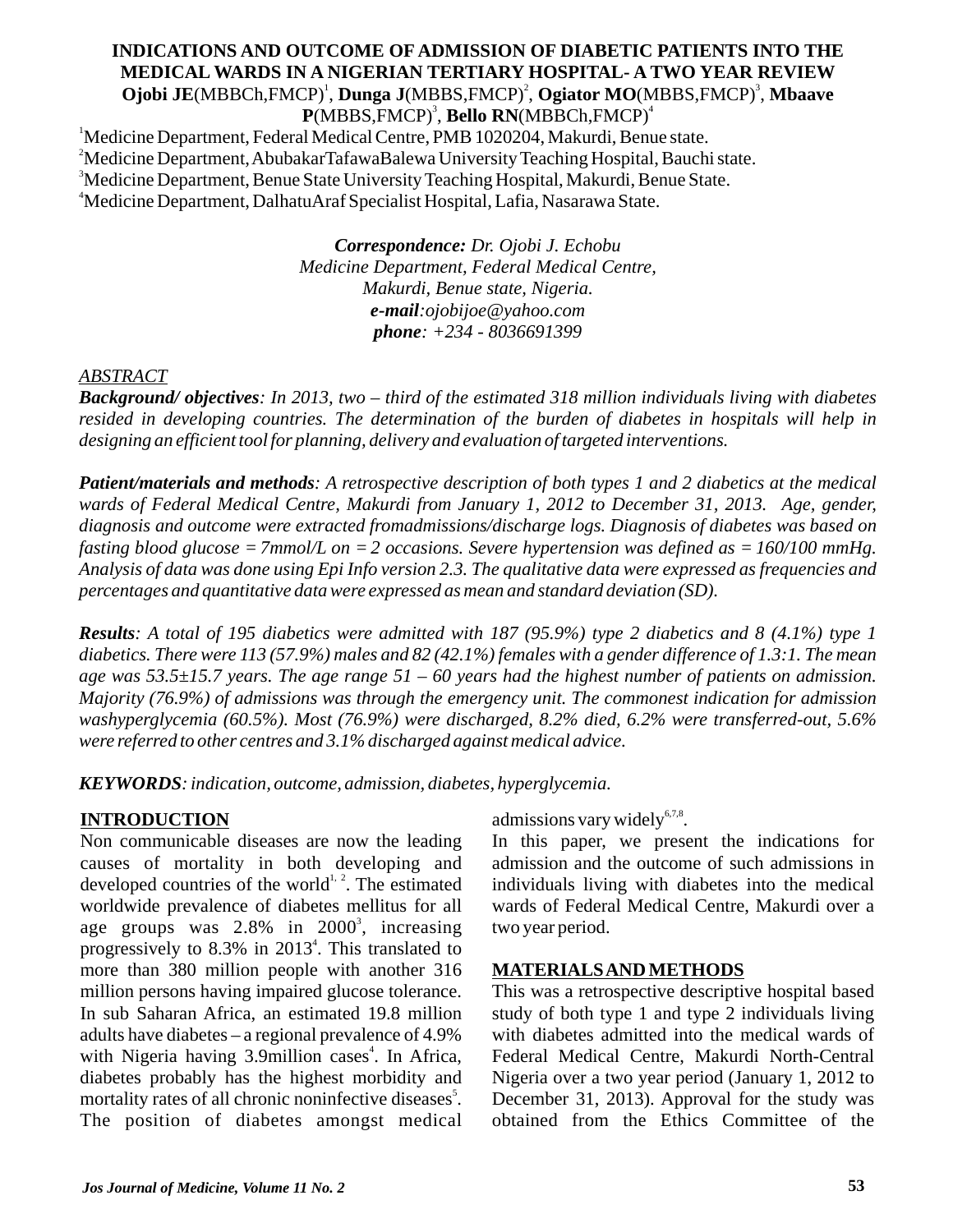institution, a 400 bed tertiary referral centre with average weekly diabetes clinic attendance of 60 follow- up patients and 5new patients. Relevant data (age, gender, diagnosis and outcome) were extracted from the case files of patients from the records department of the hospital in conjunction with ward admissions/discharge logs and accident/emergency records. Diagnosis of diabetes mellitus was based on American diabetes Association criteria<sup>9</sup>, 2007.

Severe hypertension was defined by the seventh report of the Joint National Committee on Prevention, Detection, Evaluation, and Treatment of High Blood Pressure (JNC-7)<sup>10</sup> as  $=160/100$  mmHg. Analysis of data was done using Epi Info version 2.3. The qualitative data were expressed as frequencies and percentages while the quantitative data were expressed as mean and standard deviation.



**Figure I: Age distribution of subjects.**

#### **POINTOFADMISSION**

Study subjects were admitted from the accident and emergency department, the medical Out-patient department and patients transferred into medical wards from other departments of the hospital. One hundred and fifty (76.9%) patients were admitted via the accident and emergency, making it the commonest route to the wards. Thirty nine patients (20%) were admitted from the medical out-patient department clinics and a small number of patients (3.1%) were transferred from surgery department, pediatrics department and obstetrics and gynecology departments to medical wards.

#### **INDICATIONS FOR ADMISSION**

The indications for admitting diabetic patients could be broadly classified into acute metabolic emergencies (e.g. diabetic ketacidosis (DKA), hyperosmolarnon ketoticstates (HHS) and hypoglycemia), poorglycemic control (in either types of diabetes) and systemic complications (e.g. uremia etc). Some indications could not fit into this

classification and are lumped into the class designated as 'others'. The commonest reason for admission was diabetic ketoacidosis. The least common indication for an entity was hypoglycemia. A breakdown of these indications is presented in table I.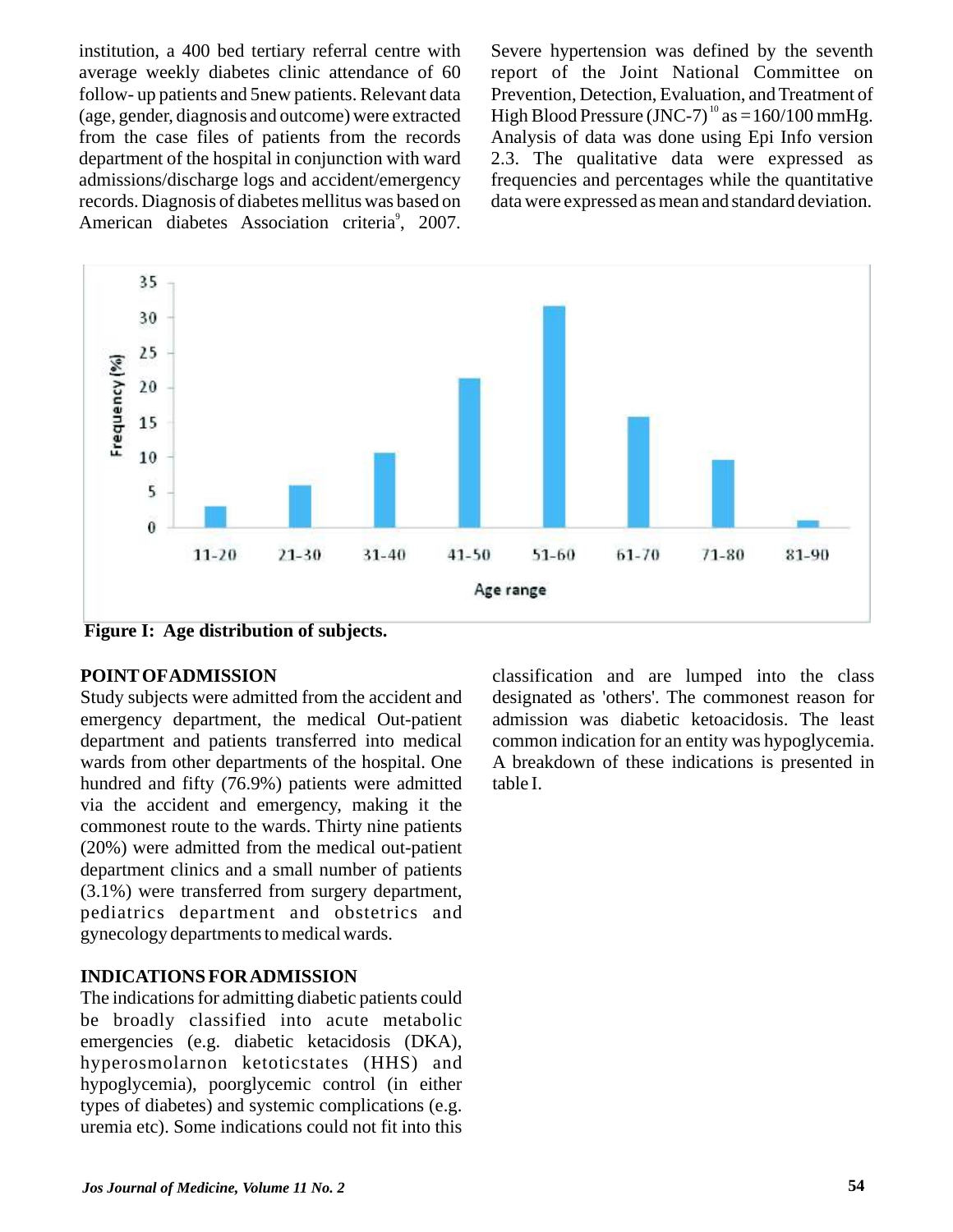| Indicatio                                                     | $\mathsf{n}$ | Frequenc | y | %    |                |
|---------------------------------------------------------------|--------------|----------|---|------|----------------|
| Acute complication                                            | $\mathsf{S}$ |          |   |      |                |
| <b>DKA</b>                                                    | $\star$      | 5        | 6 | 28.  | $\overline{7}$ |
| $HHS+$                                                        |              | 16       |   | 8.2  |                |
| Hypoglycaemia                                                 |              | 6        |   | 3.1  |                |
| Poor glycaemic contro                                         | ı            |          |   |      |                |
| Type 1 DM                                                     | $\ddagger$   | 8        |   | 4.   | 1              |
| Type 2 DM                                                     |              | 38       |   | 19.5 |                |
| <b>Systemic complications</b>                                 | $\vdots$     |          |   |      |                |
| Nephropathy/ uraemi                                           | a            | 1        | 6 | 8.   | $\overline{2}$ |
| DM foot syndrome/ vascular ulcers                             |              | 21       |   | 10.8 |                |
| Severe hypertension                                           |              | 31       |   | 15.9 |                |
| Others (e.g. soft tissue, GIT <sup>§§</sup> , nervous<br>etc) |              | 3        |   | 1.5  |                |
| Total                                                         |              | 19       | 5 | 100. | $\overline{0}$ |

## **Table I: Indication for admission of study subjects into medical wards.**

Abbreviations: \*DKA (diabetic ketacidosis), †HHS (hyperosmolar non ketotic state), ‡DM (Diabetes mellitus), <sup>\$\$</sup>GIT (gastroenterology/hepatology).

#### **OUTCOME**

Out of the 195 patients admitted within the study period, a hundred and fifty patients (76.9%) were discharged, sixteen (8.2%) died, six (3.1%) left against medical advice (voluntarily self discharged before the managing team could certify them fit for discharge), twelve (6.2%) patients were transferred to surgical wards and eleven (5.6%) patients were referred for end stage renal care in another centre.

Amongst the mortality recorded within the study period, 5 patients died from cerebrovascular accidents (CVA) and another 5 from acute metabolic decompensation complicated by severe sepsis while 4 patients died from uremic complications and 1

each from diabetic foot syndrome complications and concomitant stage 3 acquired immune deficiency syndrome.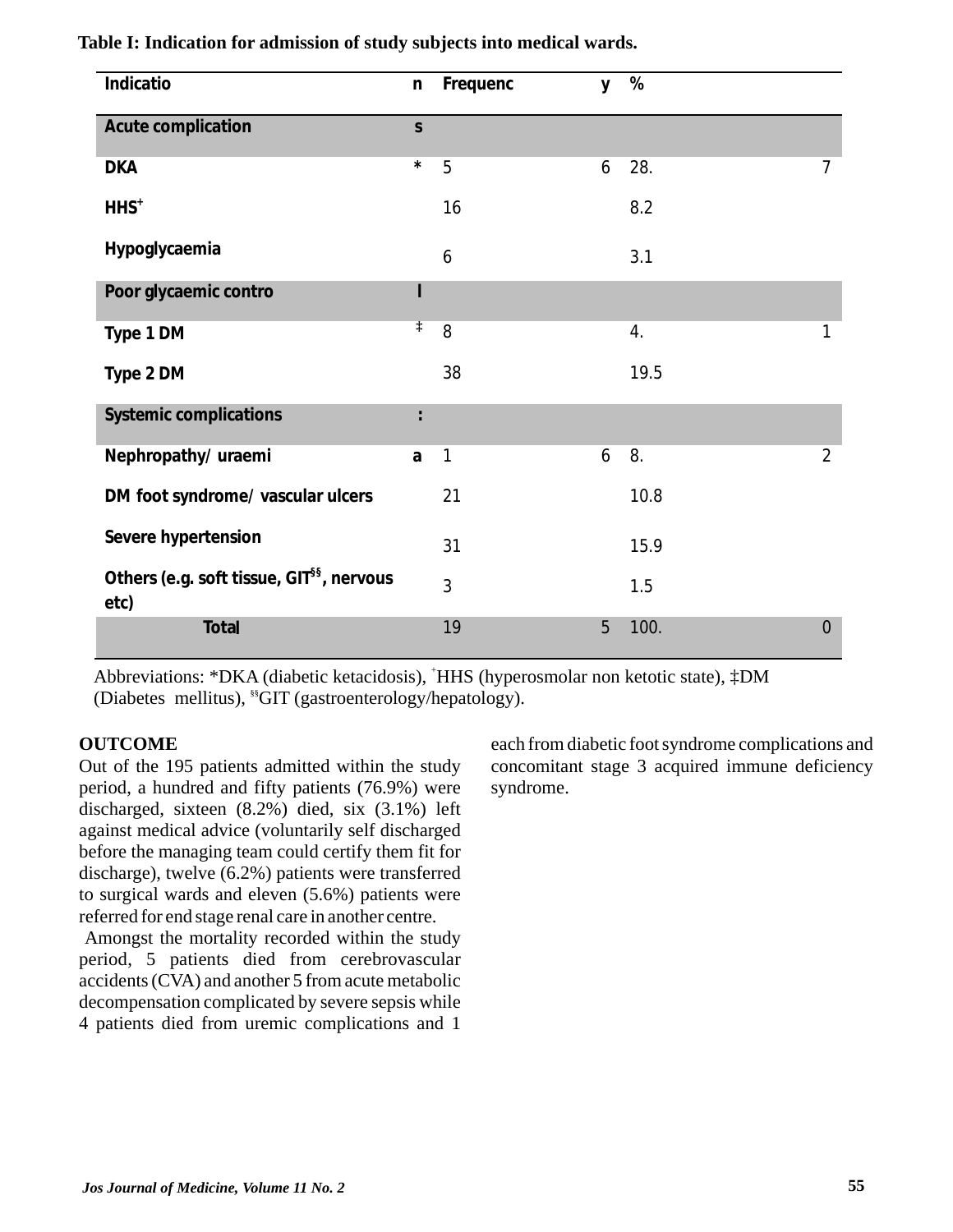## **DISCUSSION**

This study described the indications for admission and the outcome of such admissions in individuals living with diabetes into the medical wards of a tertiary referral centre in north central Nigeria over a two year period.

Individuals living with diabetes mellitus made up 10.0% of admissions within the two year period under review. This observation is in agreement with findings from a study in south westNigeria where Ogbera<sup>11</sup>, in an urban environment, found a prevalence of 10.3%. Because of demographic and epidemiological reasons, the burden of diabetes differ from region to region in the same country, with some reported prevalence as low as 4% (in a setting like ours)<sup>12</sup> and as high as 15% in another report from Lagos $^{13}$ .

The age group  $51 - 60$  years was the most prevalent age range on admission. Authorities on diabetes have stated that this was the decade with the highest impact of diabetes<sup>5</sup>. Studies from south west<sup>13</sup> and south eastern Nigeria<sup>16, 17</sup> reported similar observation.

A hundred and fifty (76.9%) patients in the wards arrived through the emergency unit with hyperglycemic complications or less frequently, referred from the out – patient clinic for resuscitation. In some cases, the visit to the emergency unit was the first time such patients became aware that they are diabetic and had to be admitted. The emergency route is a very common point of admission into the wards in many institutions  $16, 18, 19$ . Okafor et al reported 81.8% of the diabetes load passed through the emergency in a 2 year study from a tertiary centre in south east Nigeria $^{16}$ .

The commonest indication for admission in this study was diabetic ketoacidosis in 28.7% of patients. This was higher than 19.5% reported by Chijioke et al<sup>18</sup> from Ilorin, north central Nigeria but lower than 40% reported in a study from Lagos<sup>13</sup>, south west Nigeria. These studies differed from this report in many respects. While the former study examined a 10 year trend amongst type 2 diabetics and the latter study was prospective, lasting one year and used the largely abandoned World Health Organization  $(WHO)$  criteria<sup>14, 15</sup> of 1985 and 1999. This 2 year retrospective review involved both types 1 and 2 diabetics. In this study, the acute metabolic (hyperglycemic) emergencies (DKA and HHS) accounted for 36.9% of admissions. Like most

metabolic variables in life, the magnitude of hyperglycemic cases vary considerably in reports from other centres<sup>13, 20,22</sup> with Nnadike et al<sup>20</sup> which reported 18.7% to Ogbera et  $al<sup>13</sup>$  which noted that 40% of their admissions was because of hyperglycemia in their respective reports.

Hyperglycemia is the common denominator in diabetic ketacidosis, non ketotic hyperglycaemic states and in individuals admitted purely for (chronic) poor glycaemic control. These indications, summed up accounted for 60.5% of all diabetics admitted within the study period. Similar studies from south east<sup>17</sup> Nigeria reported 57%, a value slightly lower than our observation while 62.5% was reported from south - south Nigeria<sup>20</sup>. Other common indications were individuals that had poorly controlled fasting plasma glucose in type 2 diabetes (19.5%) and the presence of severe hypertension (15.9%). The latter is particularly of significance, being the commonest systemic complication in individuals on admission. Diabetes often co-exist with other potent cardiovascular risk factors especially hypertension, thus increasing the risk of premature death by about three fold $^{21}$ . Also, the prevalence of hypertension in individuals with diabetes varied in different studies $^{13, 17, 18}$ .

Most (76.9%) type 2 diabetics and all type 1 diabetics on admission during the study period were discharged. This was the observation from most series  $\frac{12,13,17,18}{2}$ . In this study, the case fatality rate was 8.3%. This was higher than the values reported from Ekiti (3.4%) by Ajayiet al<sup>12</sup> but similar to 8.1% report by Unadike et  $al^{20}$  from Uyo. Progressively higher mortality rates were reported from Enugu  $(24\%)^8$ , Lagos  $(22.6\%)^{11}$ , Umuahia(14%)<sup>17</sup> and Ilorin (32.5%)<sup>22</sup>. There were 5 deaths from haemorrhagic cerebrovascular (CVA) accident, a catastrophic event that often complicate long standing poorly controlled diabetes. Cerebrovascular accidents have remained among the first five causes of death in individuals living with diabetes in other reports<sup>13, 22, 23</sup>. There was another 5 deaths attributed to various septicemic illnesses in diabetics with either HHS (3), DKA (1) and nephropathy (1). Septicemia remains an important precipitant of diabetic emergencies (both hyperglycaemic emergencies and hypoglycaemia) and the terminal diagnosis in poorly managed infections (especially urinary tract infection, pneumonia and diabetic foot ulcer) $19, 22, 23$ .

It is worthy of note that all the patients that voluntarily self discharged had advanced diabetic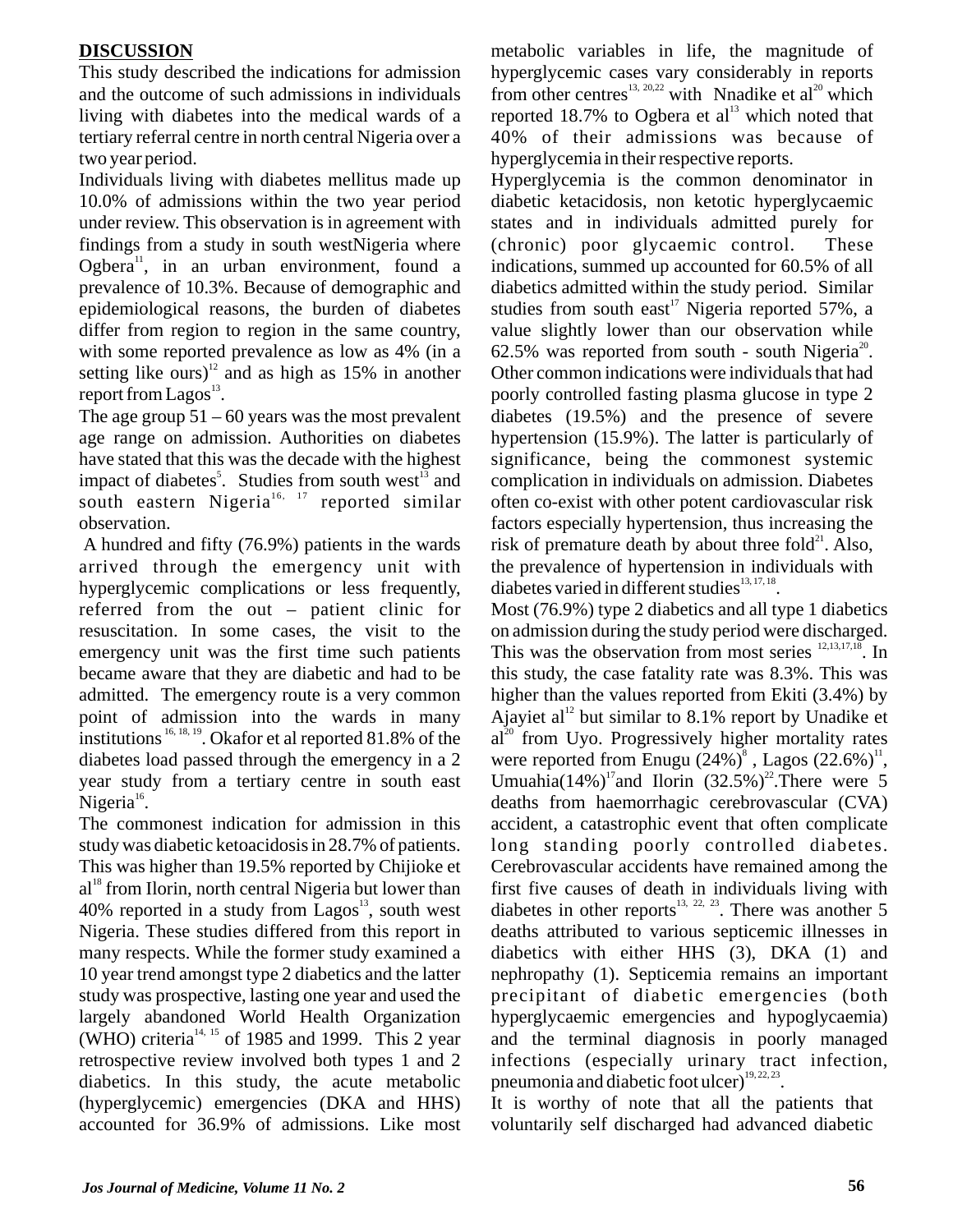foot ulcers. The factors responsible for this were not fully understood and if observed from other centres, may be a topic for future study. Individuals with foot ulcers had a high predilection forsepsis and a high case fatality rate  $13, 17$ . The final outcome of those transferred out (6.2%) and referred for end stage renal care (5.6%) at other centrescould not be ascertained.

CONCLUSION: Diabetes is a major cause of morbidity and mortality and contributes significantly to the burden of disease locally and globally. Hyperglycemia was the commonest cause of morbidity while systemic complications (CVA, sepsis) were the commonest causes of death in patients with diabetes at Federal Medical Centre, Makurdi, Nigeria.

**RECOMMENDATION:**Public enlightenment about diabetes and its prevention must be instituted to reduce the morbidity and mortality associated with the disease. Manpower training (including specialist doctors, nurses, educators / counsellors, dietician, chiropodist) should be encouraged, medications used for diabetes treatment should be made more affordable and available and facilities for management of diabetes and its complications should also be provided to improve outcome.

**Conflicts of interest / competing interest** – None. **Authorship / Copyright :** This manuscript has been read and approved by all the authors. Also, the requirements for authorship as stated earlier in this document have been met and each author believes that the manuscript represents honest work. Copyright is hereby assigned to Jos Journal of Medicine. The journal / publishers are also hereby absolved of plagiarism or copyright infringement. The right to communicate with publishers is vested with Dr. Ojobi JE, the corresponding author.

# REFERENCE

- 1. World Health Organization. The world Health Report 2002-Reducing risks, Promoting Healthy Lifestyle. World Health Organization 2002, Geneva, Switzerland.49  $-65.$
- 2. Yach D, Hawkes C, Gouuld CI, Hofman KJ. The Global burden of chronic diseases: overcoming the impediments to prevention and control.JAMA2004; 291:2616 – 2622.
- 3. Wild S, Roglic C, Green A, Sicrete R, King H. Global prevalence of diabetes: estimate

for the year 2000 and projections for 2030. Diabetes care 2004; 27:1047 – 1053.

- 4. Michael Hirst. Foreword. In: Guariguata L, Nolan T, Beagley J, Linnenkamp U, Jacqmain O, eds. Diabetes atlas.  $6<sup>th</sup>$  ed. Brussels: International Diabetes Federation  $(ID F)$  publishers;  $2003: 7$  -11.www.idf.org/diabetesatlas. ISbn: 2-930229-85-3. (Accessed November 1, 2014).
- 5. Onen C. Diabetes morbidity and mortality in Botswana: a retrospective analysis of hospital based data on diabetic patients, 1980–1994. International Diabetes Digest.1998; 13: 96 – 99.
- 6. Osuafor TO, ElePU.Pattern of admissions in the medical wards of NnamdiAzikiwe University Teaching Hospital, Nnewi. Orient J Med 2004; 16(1):11 – 15.
- 7. Ojobi JE, OnuhJA, Odoh G, Gomerep SS, Ogiator MO.Pattern of medical admissions in a tertiary health centre in Makurdi, North Central Nigeria: A one year review. High med res J 2014; 14 (1): 2-8.
- 8. Ike SO.The pattern of admissions into the medical wards of the University of Nigeria Teaching Hospital, Enugu (2).Niger J ClinPract.2008; 11: 185-192.
- 9. American Diabetes Association: Standards of medical care in diabetes.Diabetes Care 2011; 34: S11.
- 10. Chobanian AV, Bakris GL, Black HR, Cushman WC, Green LA, IzzoJL et al. The seventh report of the Joint National Committee on Prevention, Detection, Evaluation, and Treatment of High Blood Pressure: the JNC 7 report.*JAMA*2003; 289 (19): 2560–2572.
- 11. Ogbera O. Burden of diabetic illness in an urban hospital in Nigeria.TropDoct. 2007;  $37(3): 154 - 154.$
- 12. Ajayi EA, Ajayi AO. Pattern and outcome of diabetic admissions at a federal medical centre: a 5 year review. Ann Afr Med. 2009  $Oct - Dec$ ;  $8(4)$ :  $271 - 275$ .
- 13. Ogbera AO, Chinenye S, Onyekwere A, Fasanmade O. Prognostic indices of diabetes mortality. Ethn Dis. 2007; 17 (4): 721 – 725.
- 14. Okafor CI, Ofoegbu EN. Indications and outcome of admission of diabetic patients into the medical wards in a Nigerian tertiary